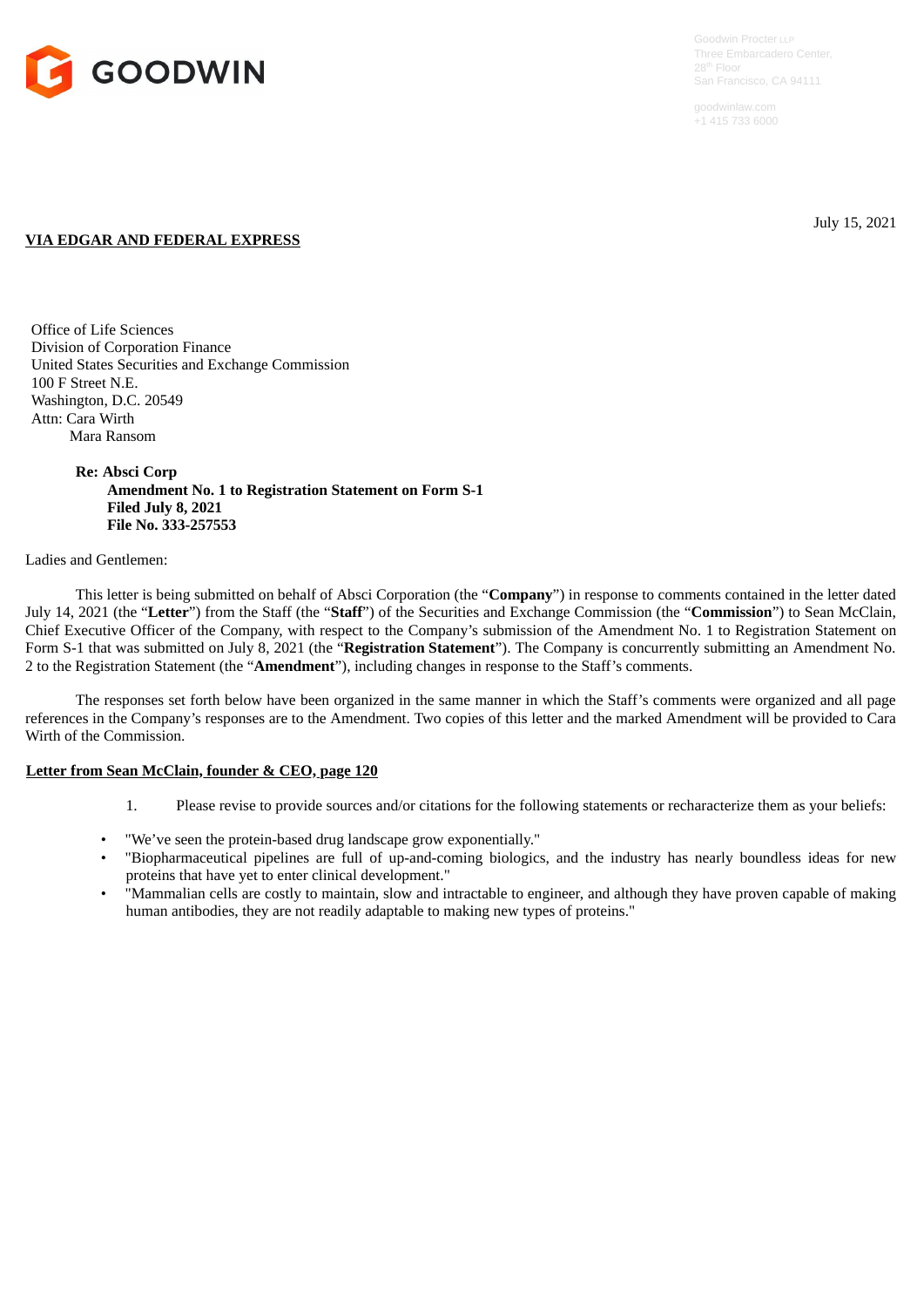• "By marrying cutting-edge artificial intelligence with synthetic biology, we are stepping beyond the constraints of nature's evolutionary trajectory, opening up a new sequence space for potential proteins, and even adding new letters to the amino acid alphabet to realize new possibilities for drug discovery."

RESPONSE: The Company acknowledges the Staff's comment and respectfully advises the Staff that the Company has revised its disclosure on page 121 of the Amendment accordingly. The Company further respectfully advises the staff that its statement that "mammalian cells are costly to maintain, slow and intractable to engineer, and although they have proven capable of making human antibodies, they are not readily adaptable to making new types of proteins" is supported by the article "Recent Developments in Bioprocessing of Recombinant Proteins," published by Nagesh K. Tripathi and Ambuj Shrivastava in *Frontiers in Bioengineering and Biotechnology* and additional source documentation previously provided supplementally to the Staff on June 15, 2021.

## **Computational Antibody & Target Discovery, page 154**

2. We note your statement that "[t]his is a potentially powerful approach to enable rapid response to emerging infectious diseases through efficient identification of antibodies that could be useful for diagnostic and/or therapeutic interventions." Please provide supplemental support for this statement or recharacterize it as management's beliefs.

RESPONSE: The Company acknowledges the Staff's comment and respectfully advises the Staff that the Company has revised its disclosure on page 155 of the Amendment accordingly.

\* \* \*

2